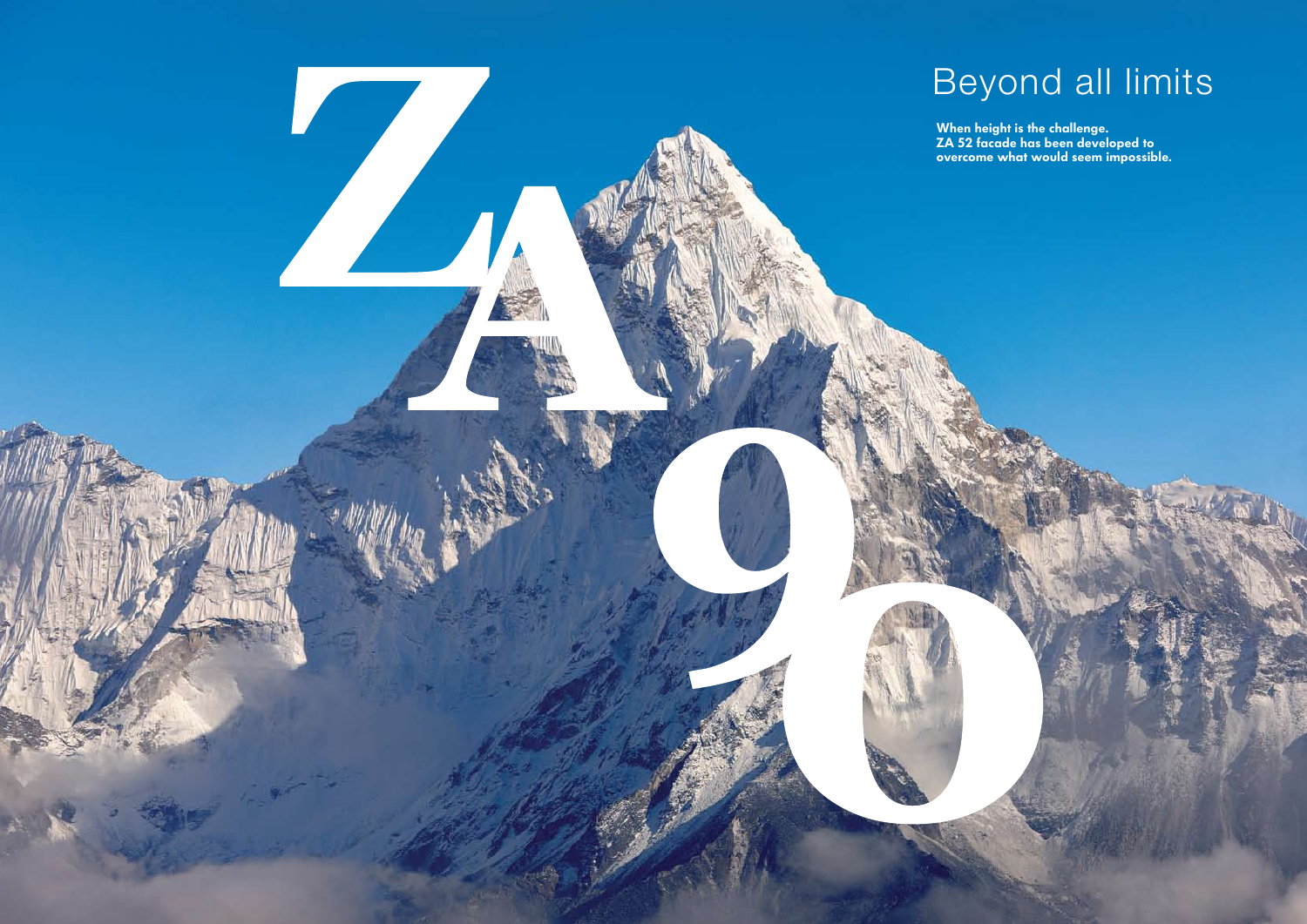

# **ZA 90 : quick installation**

## **ZA 90 : modern design**

# **ZA 90 : structural resistance**

The ZA 90 system is suitable for extended The sealing systems are combined to resist glass surfaces because of its quick installation high wind pressures as well as movement of without the need of scaffolding. the building.

The assembly system, the lines of the profiles, balanced design. With the structural glazing as well as the forms of the accessories, have version of the ZA 90 system, the gap between been developed to guarantee high insulation glass panes is reduced to 15 mm, offering a performance as well as a modern and perfectly smooth surface.

Our main goal with the ZA 90 system was to fixing with an exclusive clip system, the ZA 90 is combine elegance of design, performance, characterised by excellent structural strength. and resistance. Thanks to a 45° cut profile The strength which is needed to reach heights method, use of triple corner joints, and glass impossible for other types of facades.